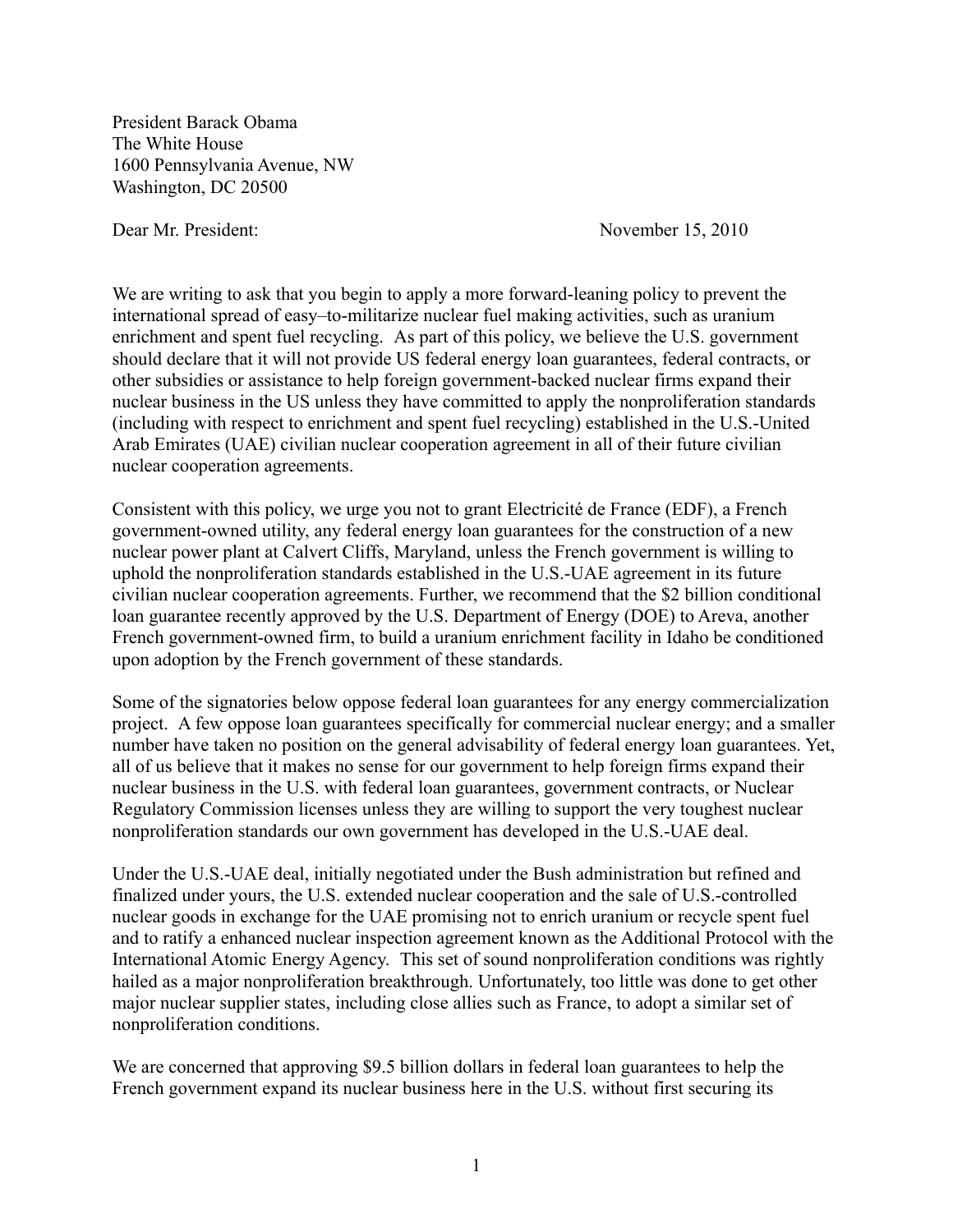commitment to support the nonproliferation standards of the US-UAE agreement will set a bad precedent. First, it cannot help but be seen as a reward to a nuclear supplier that has given U.S. nonproliferation policy insufficient support. Second, a key argument that U.S. policy makers (both Democratic and Republican) have made repeatedly is that nuclear fuel making (uranium enrichment and recycling of spent reactor fuel) is unnecessary and uneconomical for emerging nuclear power programs. Certainly, our government's willingness to assume virtually all of the financial risks associated with several domestic reactors and nuclear fuel plant projects demonstrates that they are not yet commercially viable in the U.S. either. If the U.S. government is willing to assume these financial risks, on what grounds can our government argue that other governments should not do likewise?

In this regard, limiting future federal assistance to building only power reactors in the US would do little to reduce this moral hazard. The reason why is plain: First-generation nuclear fuel making facilities generally cost much less to build than new, large nuclear power plants. If our government is willing to massively subsidize the construction of new nuclear power plants, it naturally follows that the lack of profitability of much less expensive fuel making facilities should weigh even less in other governments' calculations.

These points are basic. The success of U.S. efforts to reduce the dangers of nuclear proliferation depends critically upon the U.S. upholding the standards it sets and doing all it can to encourage others to do likewise. That is why we believe that guaranteeing billions of dollars in federal loans to foreign nuclear suppliers, such as EDF, to expand their nuclear business in the U.S. without first requiring such suppliers to uphold the nonproliferation standards that US nuclear vendors must live by is not just bad business, but dangerous.

Respectfully,

Henry Sokolski, Executive Director, The Nonproliferation Policy Education Center, DOD Deputy for Nonproliferation Policy under Bush (41)

Charles Ferguson, President, Federation of American Scientists

Jamie Fly, Executive Director, Foreign Policy Initiative, NSC director for Counterproliferation Policy under Bush (43)

Jeffrey Kueter, President, George C. Marshall Institute

Victor Gilinsky, U.S. Nuclear Regulatory Commissioner under Ford, Carter, and Reagan

Henry S. Rowen, Hoover Institution, Assistant Secretary of Defense under Bush (41), Chairman of the National Intelligence Council under Reagan

Daryl Kimball, Executive Director, Arms Control Association

Stephen Rademaker, Assistant Secretary of State for Arms Control and Nonproliferation under Bush (43)